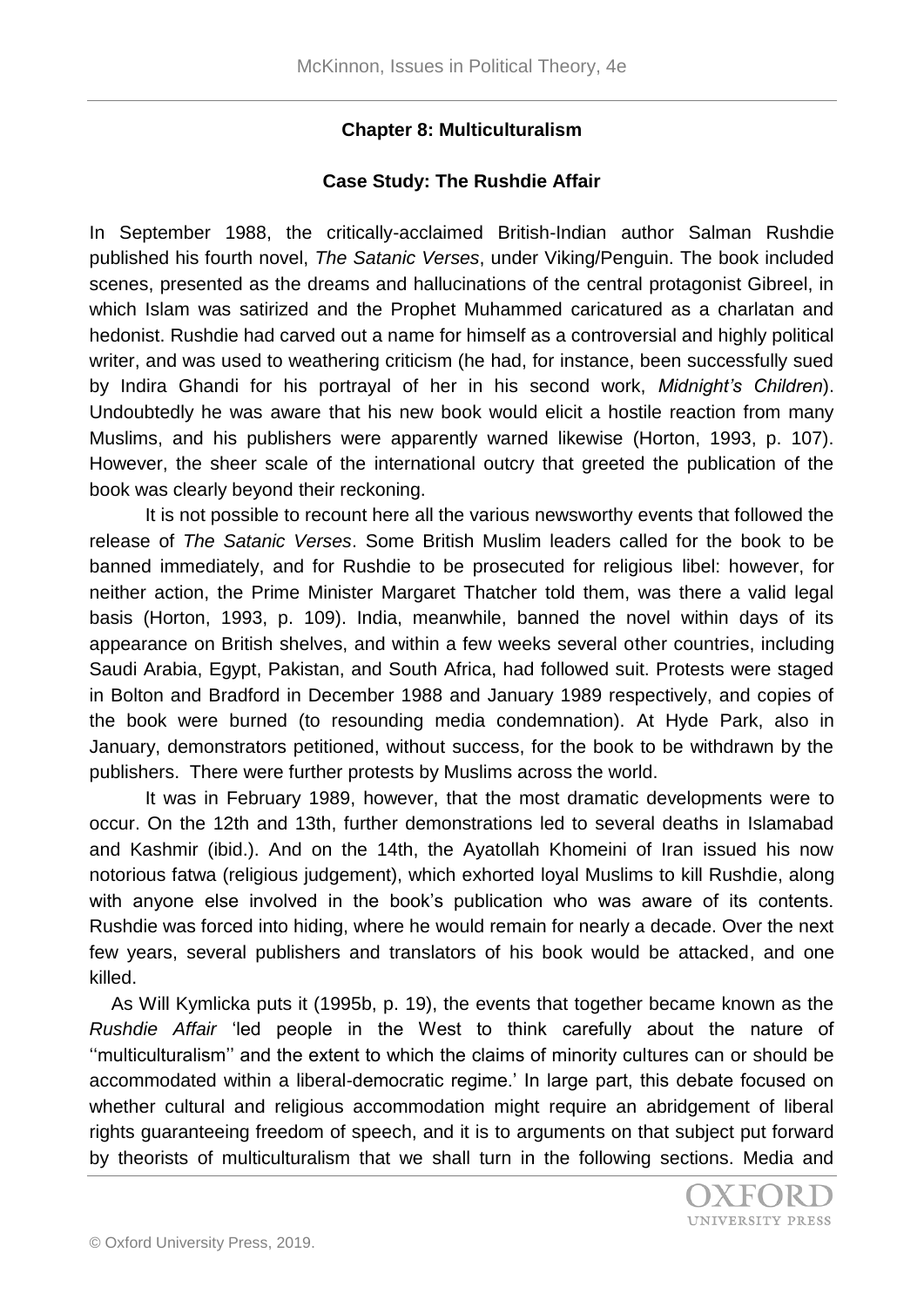political debates about the legitimacy of imposing limits on free speech were rekindled in 2006, when the Danish *Jyllands-Posten* newspaper published 12 editorial cartoons depicting the Prophet Muhammed (which is prohibited within Islam), sparking a fresh bout of global protests, and arson attacks on the Danish and Norwegian embassies in Syria. The Rushdie controversy itself resurfaced, meanwhile, in June 2007, when the author was awarded a knighthood by the British government, drawing criticism from many Muslims, and provoking a threat of reprisals from the terrorist organization Al-Qaeda.

### **<A>Muslim objections to** *The Satanic Verses*

Let us first consider the reactions of Muslims in Britain to the publication of *The Satanic Verses*. There was, of course, no unitary Muslim position on the book (nor is there, indeed, on any other issue). While many British Muslims expressed anger, others welcomed the novel as challenging and stimulating, and as providing an opportunity to reflect afresh on the significance and value of religion in their lives.<sup>1</sup> Among those who did express grievances, meanwhile, at least three arguments can be distinguished: (1) that Rushdie deserved punishment as an apostate; (2) that *The Satanic Verses* blasphemed Islam; (3) that the novel was a form of libel directed at Muslims as a community. Of these, it appears that the first was something of a minority concern: British Muslims overwhelmingly rejected Khomeini's *fatwa* in particular, and the idea of taking violent revenge on Rushdie in general.<sup>2</sup> Instead, they sought to have the book withdrawn and/or to see Rushdie held legally accountable for hateful or offensive speech.

In pursuing these ends, some called for the extension to Islam of Britain's blasphemy laws, which, prior to their repeal in 2008, offered protection only to the Church of England. Since the blasphemy laws were clearly discriminatory, it was early on suggested that this solution was the most likely to bear political fruit (although, in fact, in February 1989 the Home Secretary, Douglas Hurd, moved to quash hopes that the government was planning to revisit the law of blasphemy [Horton, 1993, p. 109]). Apparently only some of those who pressed for revisions to Britain's blasphemy offences were primarily concerned that Islam itself had been defamed by Rushdie; others, while conceiving of the author's work as primarily an affront to their own personal dignity (insofar as it seemed to cast them as barbarous, and the dupes of a fraudulent and morally bankrupt religion), advocated the blasphemy strategy as the most likely route to a prosecution.

Liberal political theorists are extremely unlikely to sympathize with the claim that acts of blasphemy ought to be prohibited, insofar as they are standardly of the view that the state ought to be neutral in matters of religious doctrine, and does not have a remit to make judgements about what acts or words are or are not sacrilegious or profane. Liberals do, however, of course accept that if some act is harmful or demeaning to persons, this constitutes a good (albeit not necessarily<sup>1 2</sup>decisive) reason to prohibit or

 1 1 For a collection of essays written by Muslim academics and writers in support of Rushdie, see Abdallah (ed.) (1994).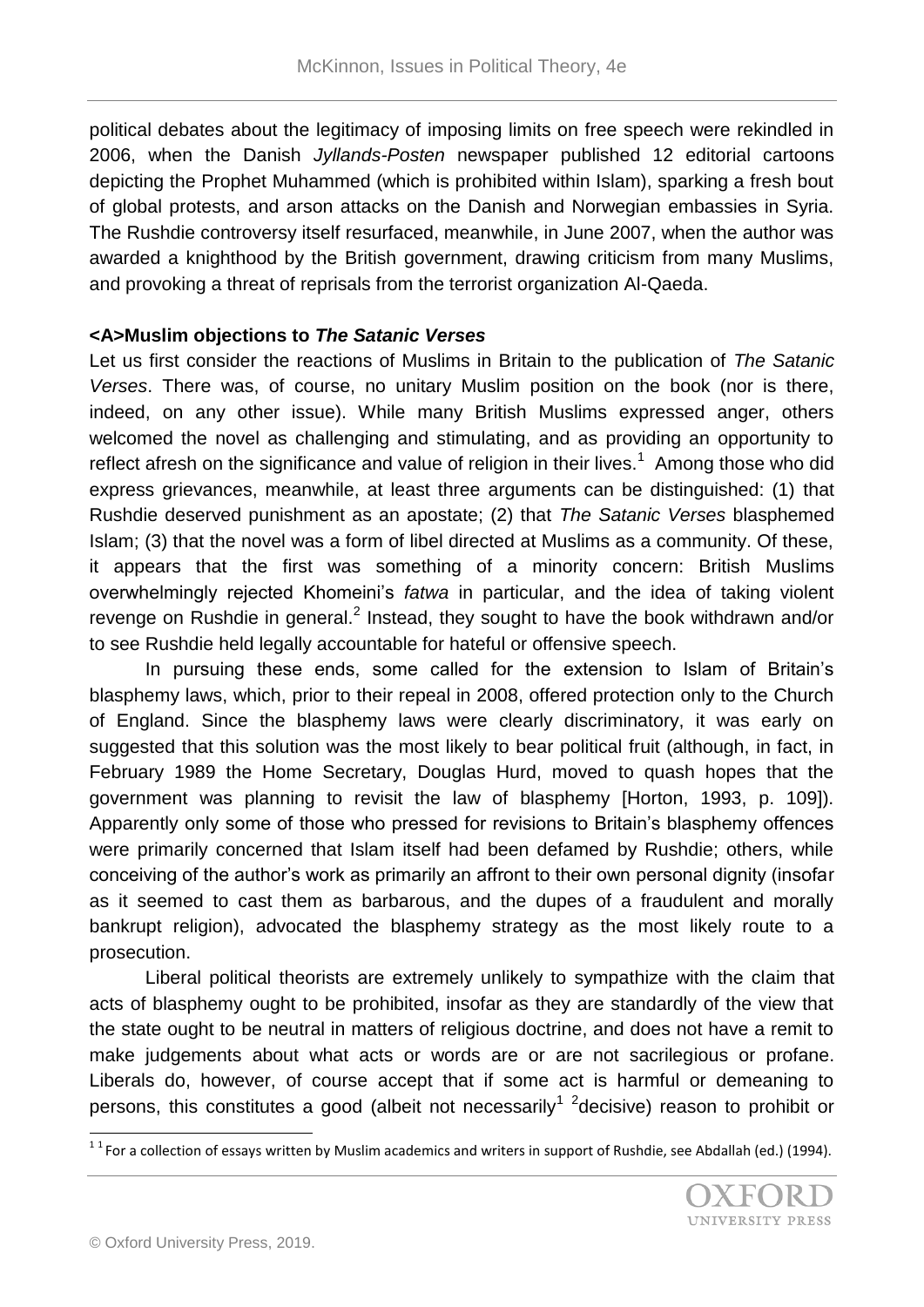curtail it. And for that reason, the academic debate over the Rushdie Affair has tended to concentrate in particular on the examination of proposals for the implementation of communal libel laws, which would (according to their defenders) serve to protect the social standing and dignity of individuals who are members of cultural minorities. Let us examine that issue in more detail.

# **<A>The idea of communal libel**

The best-known philosophical proponent of communal libel laws is probably Bhikhu Parekh (1990, 2000). In Parekh's view, free speech is only one among the important values that we as a society ought to promote, and hence it is an open question how we should resolve conflicts between that value and, say, the value of mutual respect, or the prevention of avoidable hurt (Parekh, 2000, 320). Moreover, according to Parekh, in deciding on the relative importance of free speech as against these other commitments, we must pay attention to the cultural composition of our political community, and to the particular vulnerabilities and sensitivities of the various groups within it, given the history of relations between them. Parekh notes that, because persons strongly identify with their communities and cultures, verbal and written assaults on the integrity and reputation of the group as a whole are damaging to them personally as individuals, and detrimental in particular to their ability to maintain self-respect. He writes:

An individual is not a free-floating atom but a member of a specific community and his identity is at once both personal and social. His self-respect is therefore necessarily tied up with, and partly grounded in, the general respect for his community. To say that 'all Jews are mean, unreliable, rapacious and selfish' is to implicate and demean every one of them. Or to say that 'all blacks are thick, stupid and sexy', or that 'all Indians are effeminate, devious and liars' is to degrade every black man and every Indian. Such untrue and damaging remarks, which nurture and perpetuate perverse stereotypes, lower the social standing of the communities involved, demean them in their own and others' eyes, and treat them less equally than the rest. In so far as they go beyond fair comment they amount to communal libel or defamation (Parekh, 1990, 705).

Thus, Parekh proposes a communal libel law to protect the members of minority groups against damage to their social standing and self-image (both of which are central to a person's quality of life). As to the question of which groups ought to receive this protection, Parekh proposes that they must: (1) be easily distinguishable from the rest of society; (2) be composed of individuals who relate to and identify with their community in such a way that they would consider an attack on their group to represent an attack on them

 $\overline{a}$ 

<sup>2</sup> Though see Kymlicka (1993) and Mo**m**ood (1993) for disagreement over the extent to which Muslim anger was attributable to Rushdie's status as an apostate.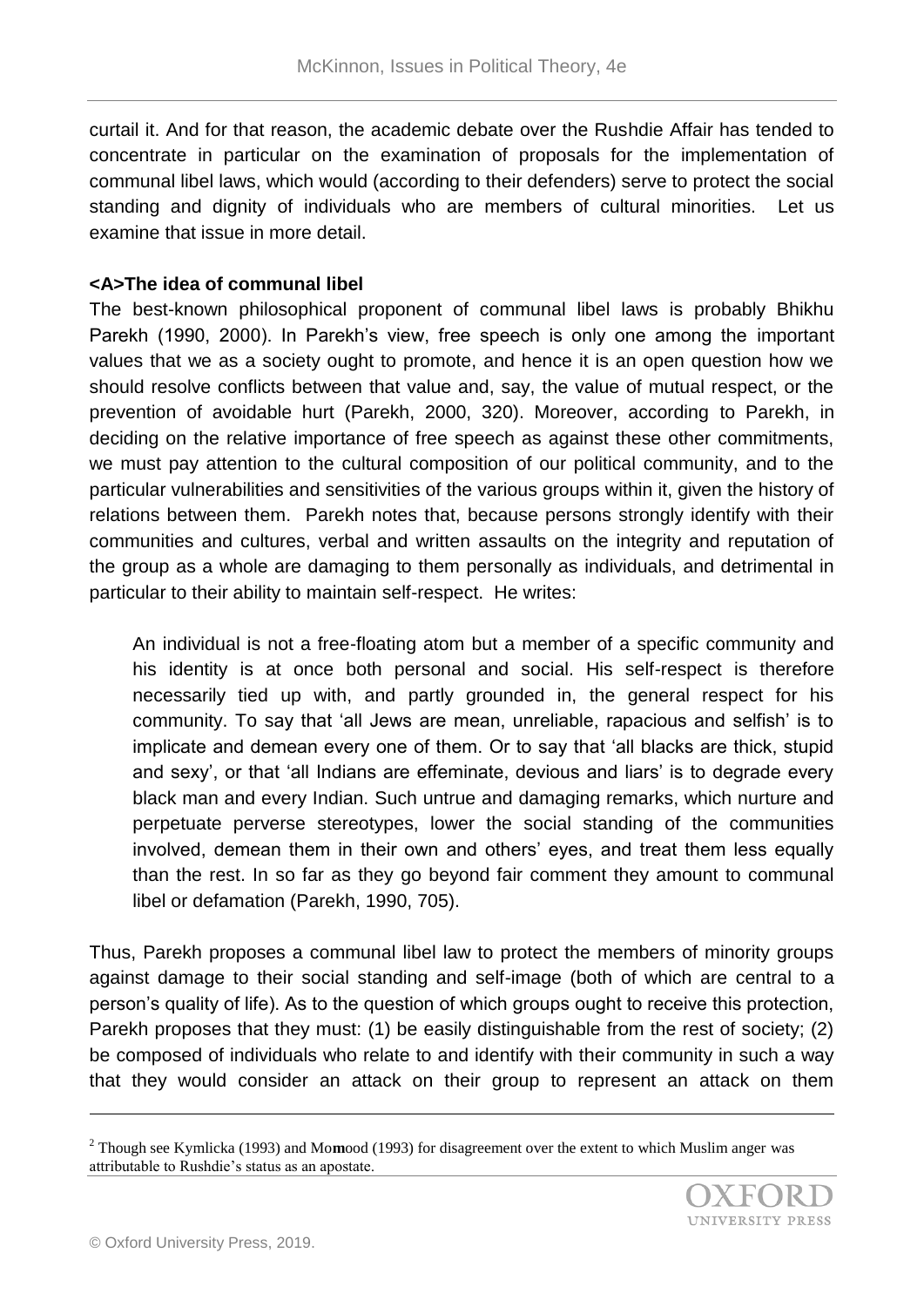personally; and (3) be particularly susceptible to discrimination and stereotyping (ibid., 316).

Parekh is keen to stress that his communal libel proposal is continuous with, and an apparently natural extension of, existing laws on hate speech, which tend to offer protection to racial, but not religious or cultural, groups. $3$  Nonetheless, however, many liberals are likely to have strong reservations. Will Kymlicka (1995a), for example, has opposed group libel laws by drawing upon his distinction between *internal restrictions* and *external protections*. As we know from Monica Mookherjee's chapter of *Issues in Political Theory*, Kymlicka endorses the demands of minority cultures for group rights that take the form of external protections (that is, protections against the influence of the encroaching majority culture), but rejects those that would constitute internal restrictions (that is, powers to restrict the freedom and rights of group members). In the case of group libel, Kymlicka argues (ibid., 43) that, while conferring upon a group the right not to be defamed appears at first blush to represent an instance of an external protection, there is an unacceptable danger that such a right would be exercised as a means of internal restriction, to silence dissent from within the group itself. For Kymlicka, the example of Rushdie himself is instructive here: he argues that, if British Muslims had had recourse to a group libel law in 1988–9, then that law would have been invoked as a de facto means of punishing Rushdie as an apostate. In other words, '[l]aws that are justified in terms of external protection can open the door to internal restrictions (ibid.).'

It is unclear that Kymlicka's objections manage to capture all of what liberals often worry about in proposals for group libel laws. For the latter will likely not want to base their argument wholly on the claim that individuals should be free from reprisals from other members of their own group when they criticize aspects of their culture. Rather, they will want to defend free speech in a way that is not contingent upon the speaker's cultural membership. To put it another way, a robust liberal defence of free speech will still apply against a libel law that would be used by a community exclusively against outsiders—that is, as an external protection.

Such a defence might be provided by citing an interest of somebody other than the speaker, and that also dictates against prosecuting people for religious defamation. Kymlicka, as we have seen, argues that it is the speaker's interest in escaping reprisals from his own community that justifies refusal to meet the demands of that community for a group libel law. But liberals often claim that free expression also serves the interests of *listeners*, who, through exposure to uncensored views and commentary, are provided with intellectual resources that they can put to use in reappraising their own beliefs, convictions, and conceptions of the good (see, e.g., Barry, 2001, pp. 31–2). Crucially, many of the listeners who benefit in this way may be members of the very culture against which the alleged libel is directed. Thus, in the case of *The Satanic Verses*, some

l

 $3$  As it happens, Britain introduced a new offence of incitement to religious hatred in 2006, which goes some way to meeting Parekh's concerns, and which has proven highly politically controversial.